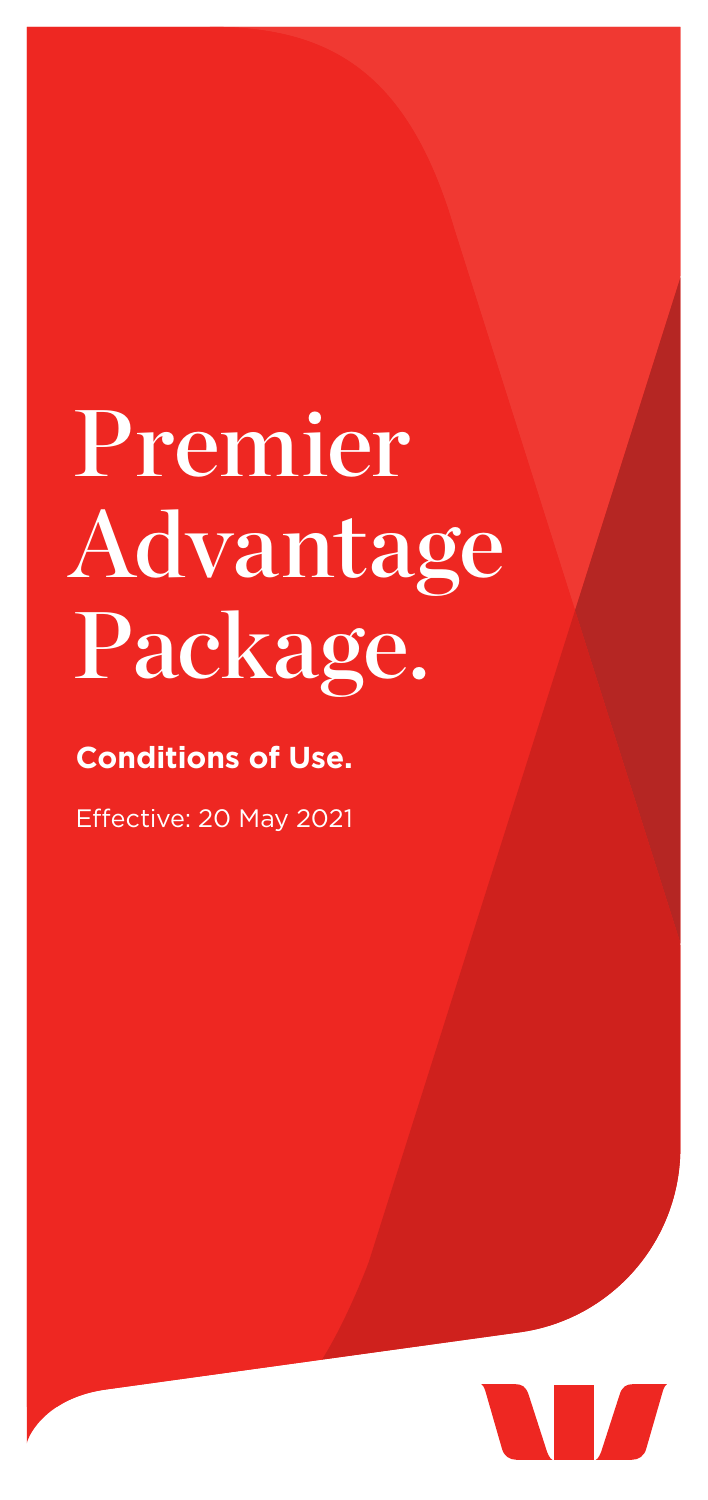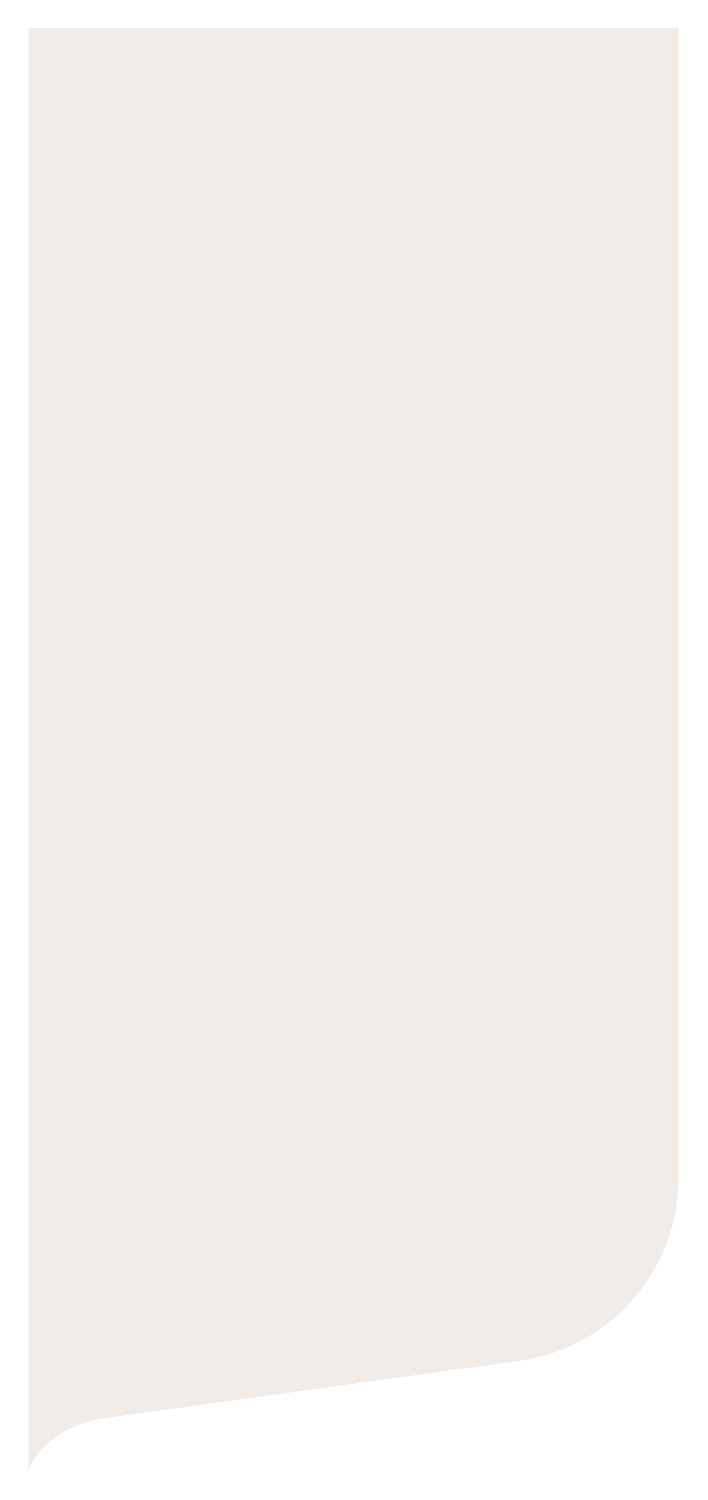# **Contents.**

| 1. Acceptance of Conditions of Use 4    |  |
|-----------------------------------------|--|
|                                         |  |
| 3. Eligibility for Package benefits 4   |  |
| 4. Cancellation of the Package 5        |  |
| 5. Changes to the Conditions of Use.  6 |  |
|                                         |  |
|                                         |  |
| 8. What to do if you have               |  |
|                                         |  |
|                                         |  |
| 11. Schedule of Package benefits.  10   |  |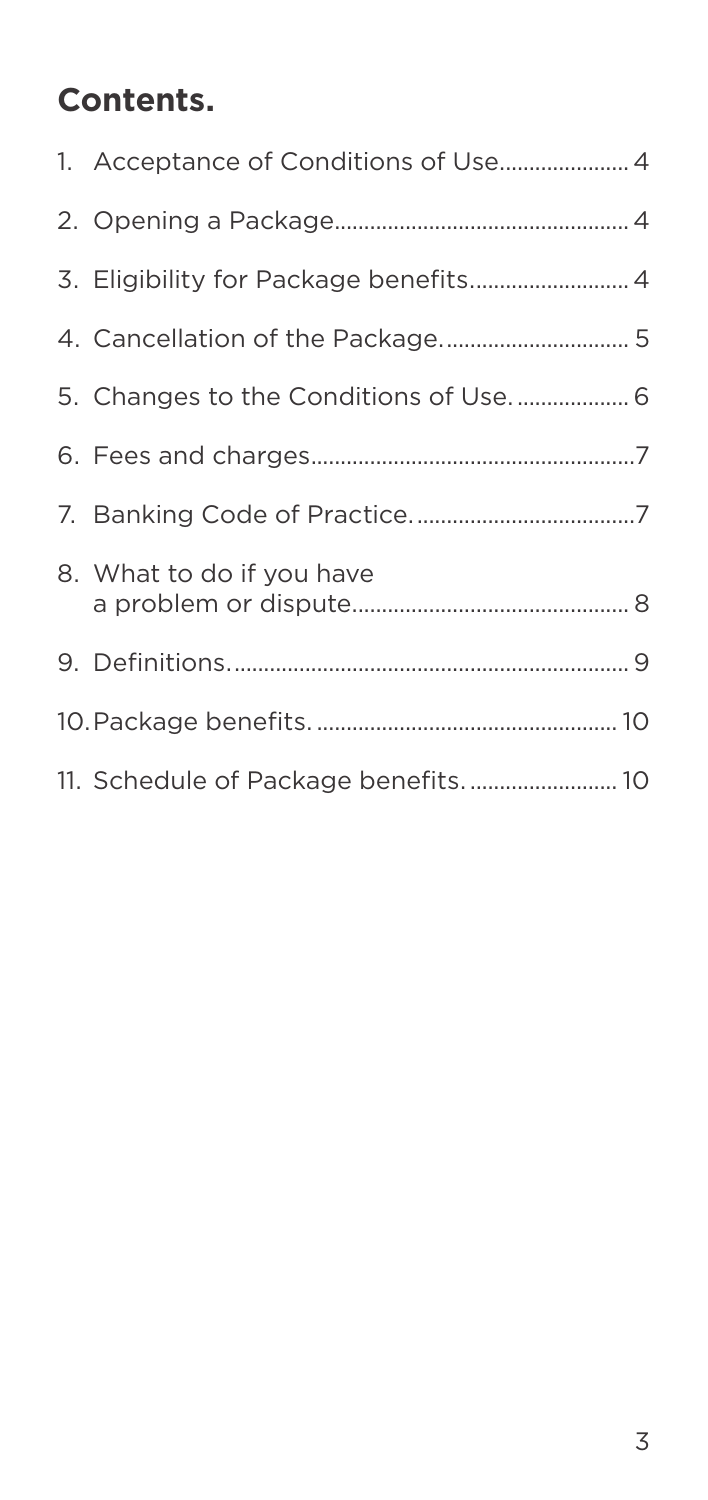## <span id="page-3-0"></span>**1. Acceptance of Conditions of Use.**

These Conditions of Use contain the terms and conditions applying to the Premier Advantage Package (the Package). By requesting to open a Package, you accept these Conditions of Use.

# **2. Opening a Package.**

In order to open a Package you must:

- be a natural person or a non-trading company which is trustee for a family trust;
- request us to open a Package;
- hold or be approved for a Package Home Loan; and
- hold or be approved for a Packaged Transaction Account.

# **3. Eligibility for Package benefits.**

In order to be eligible for the Package benefits:

- you must pay an annual fee of \$395 in accordance with clause 6;
- you must not be in breach of any of the terms and conditions applicable to any Package Home Loan; and
- the Package must not have been cancelled in accordance with clause 4.

If the Package Home Loan has a single borrower, Package benefits are only available on Eligible Products held by that borrower. If the Package Home Loan has joint borrowers, Package benefits are available on Eligible Products held by at least one of the borrowers.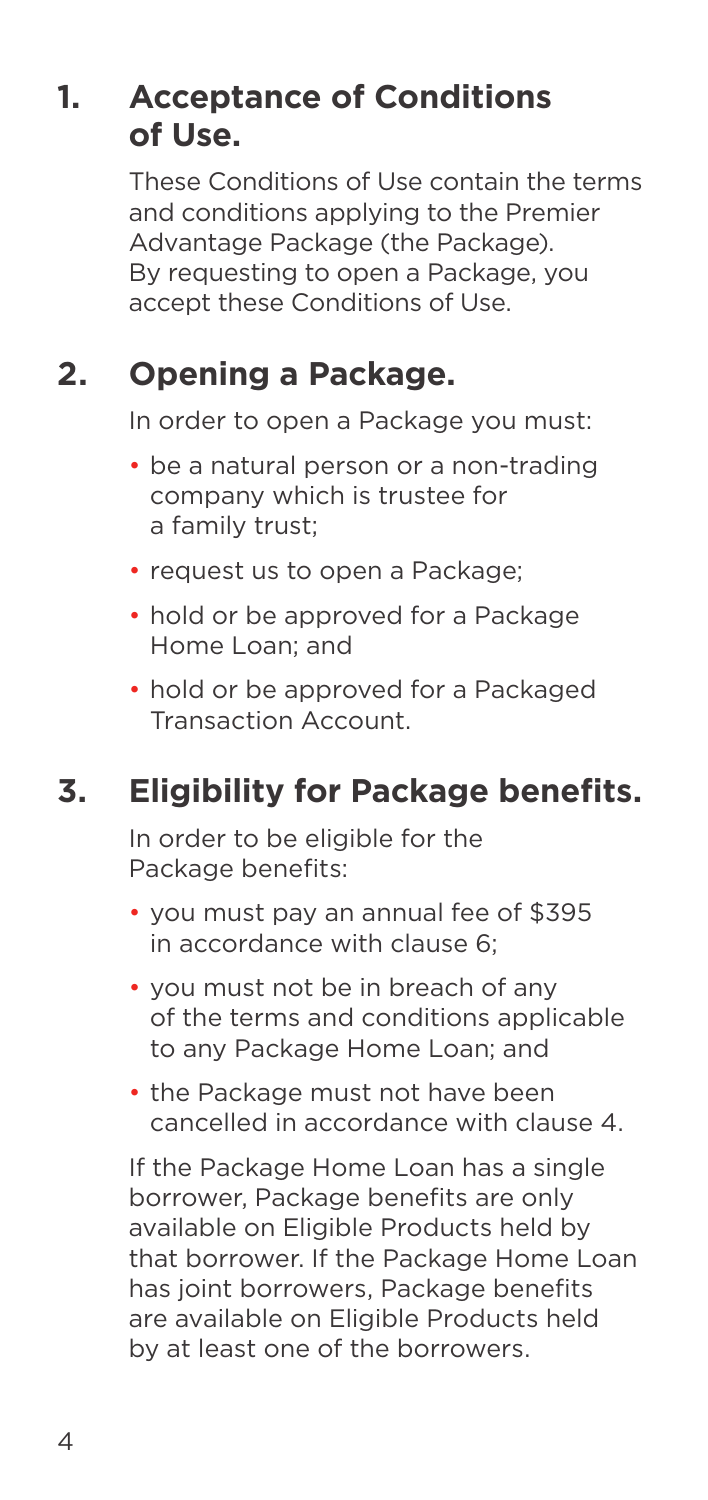<span id="page-4-0"></span>If the Package has multiple members there must be a 'Common Home Loan' that contains all members. Any eligible home loan that has the same set or subset of borrowers is eligible to be added to that same Package.

## **4. Cancellation of the Package.**

If the last Package Home Loan or the Package Transaction Account is closed, the Package will be cancelled on the date the next Package fee is due. This means that, subject to clause 3, the Package benefits will continue to be available between the date the last Package Home Loan or the Package Transaction Account is closed and the date the next Package fee is due.

You may cancel your Package at any time by giving us a written request (a form to cancel your Package is available on request). Your Package will be cancelled, and all benefits will cease, when we receive your written request.

We may cancel your Package immediately if:

- you do not pay the annual Package fee when due; or
- there is a default under any Package Home Loan.

If we materially reduce the overall Package benefits under clause 6, you may request to cancel your Package and we will provide you with a pro-rata refund of your annual Package fee. We will not otherwise refund your annual Package fee if your Package is cancelled or a Package benefit is removed.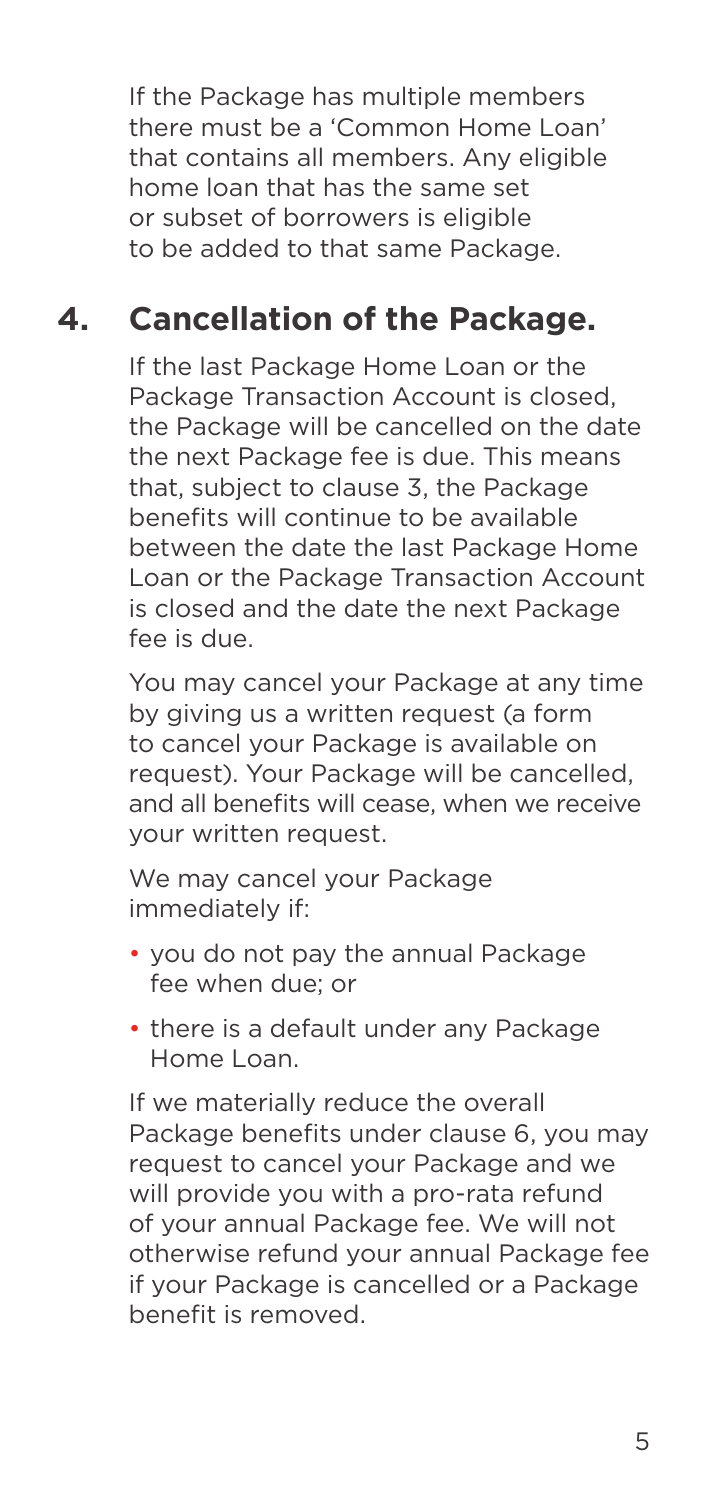## <span id="page-5-0"></span>**5. Changes to the Conditions of Use.**

We may change these Conditions. It is important that the contact details you have given us are up to date. If they are not, we may not be able to notify you of changes (although we will take reasonable steps to find you).

We can make the following changes:

- changes to the annual Package fee (including changing the amount of it or the time of payment) and introducing new fees and charges;
- the Package benefits (including the product eligible for package benefits); and
- other changes which reflect changes to our pricing, reflect changes to our business or technological systems, reflect current industry or market practice or condition, are administrative or correct a mistake, we reasonably think you will benefit from, or are necessary to protect our legitimate business interests.

We will notify you of changes as follows:

- if we introduce a fee or charge, we will give you notice of the change at least 30 days before the change takes effect by writing to you;
- if we make any other change we will give you notice of the change as soon as reasonably possible (which may be before or after the change is made) or, if we believe the change is unfavourable to you, at least 30 days before the change takes effect. We will notify you by advertisement in the national or local media or by writing to you;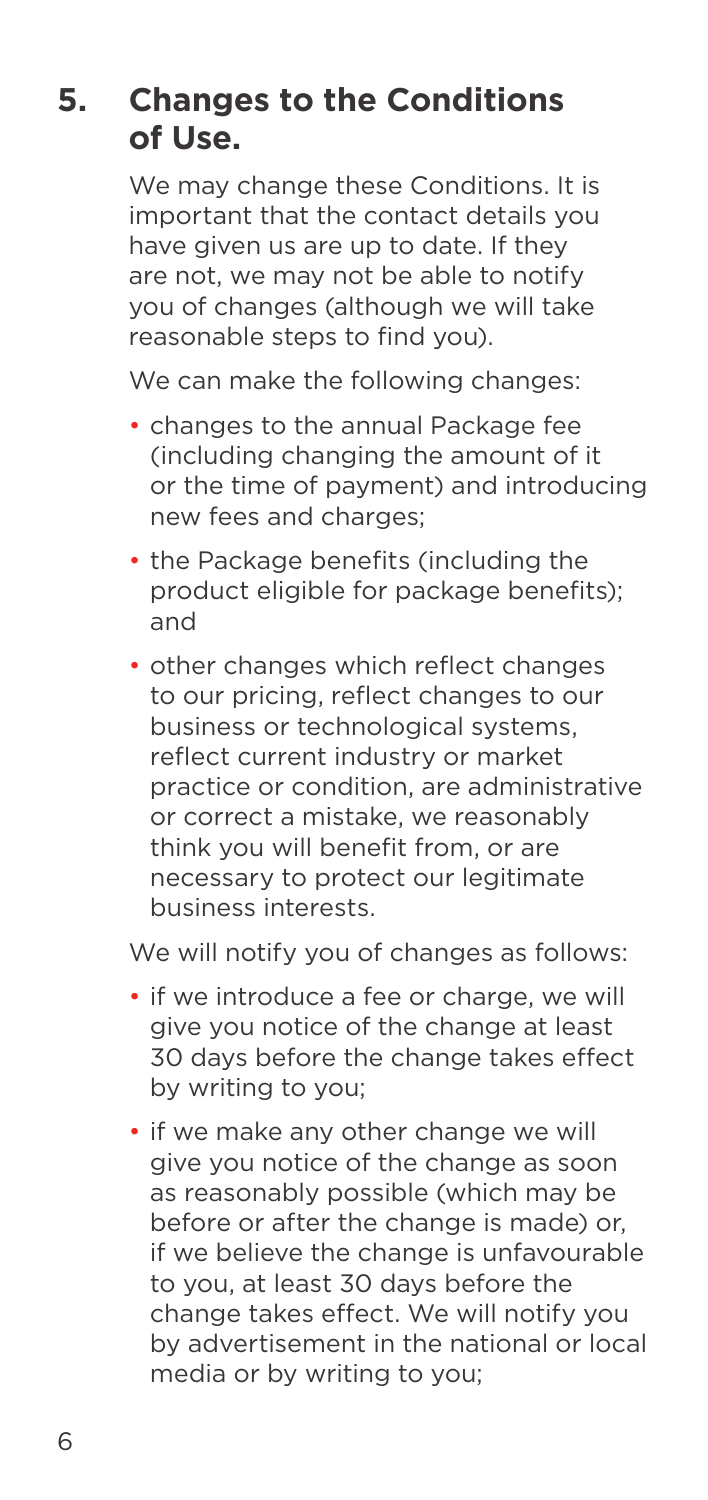<span id="page-6-0"></span>• unless publicised by a government. government agency or representative body, we will notify you of the introduction or variation of a government charge payable directly or indirectly by you in the national or local media or by writing to you.

We can also give you a shorter notice period (or no notice) if we believe that it is necessary to avoid, or to reduce, a material increase in our credit risk or our loss.

## **6. Fees and charges.**

A Package fee of \$395 will be charged to your Package Home Loan on each anniversary of the initial Package fee charge date.

If you close the loan account to which the Package fee is being debited, we will select another loan account within the Package to debit the fee to. If the loan account being closed is the last Package Home Loan, we will cancel your Package in accordance with clause 5.

Information on current standard fees and charges is available on request.

# **7. Banking Code of Practice.**

The Australian Banking Association's banking code of practice as updated, and adopted by us, from time to time (**Banking Code**) sets out the standards of practice and service in the Australian banking industry for individuals and small business customers, and their guarantors who are individuals.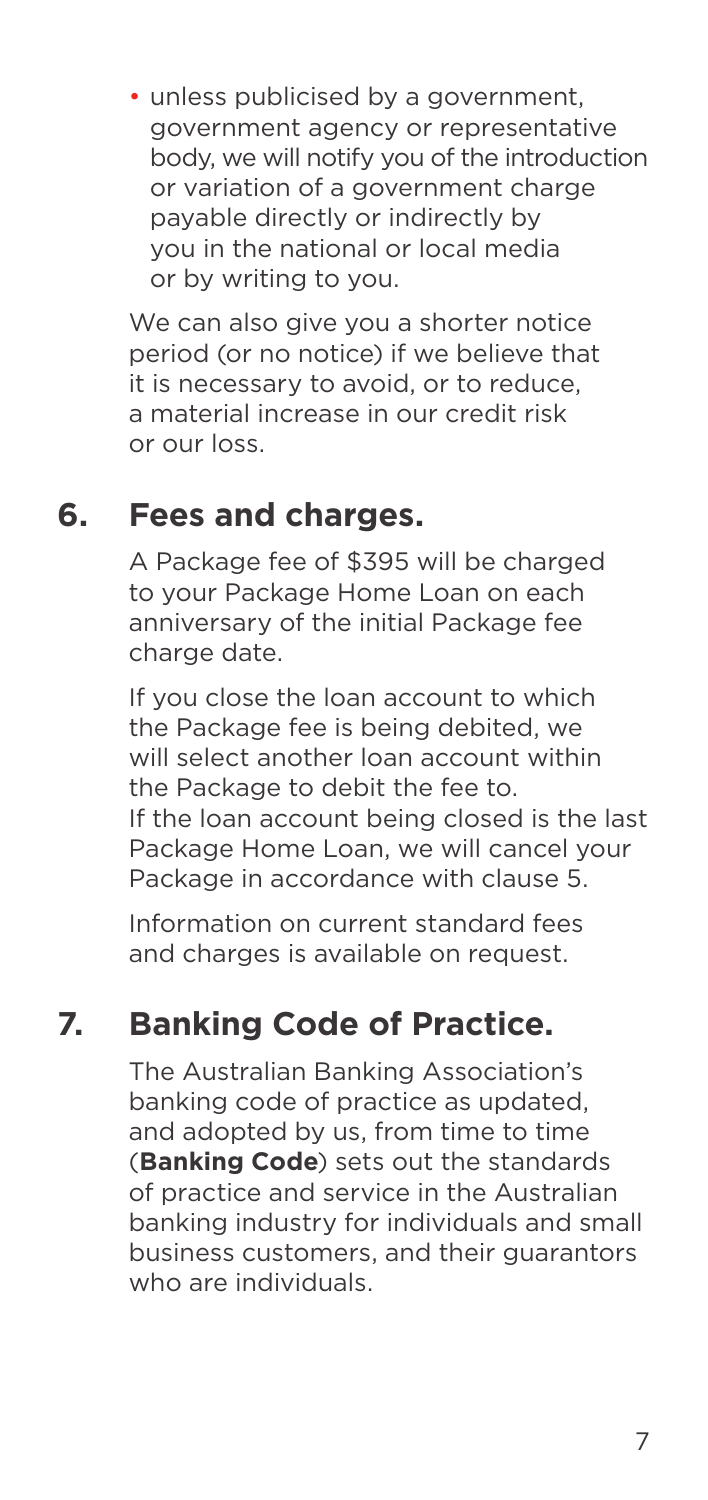<span id="page-7-0"></span>The relevant provisions of the Banking Code apply to the banking services referred to in these conditions of use. This means that we will comply with the Banking Code, where it applies to the banking services provided to you.

You can view a copy of the Banking Code on our website or ask us for a hard copy in branch or over the phone.

## **8. What to do if you have a problem or dispute.**

If you have any problems or concerns, please contact us by:

**Telephone:** 1300 130 467 or

**Mail:** GPO Box 5265 Sydney NSW 2001.

If you are not satisfied with our response or handling of your complaint, you may be able to lodge a complaint with the free, independent external dispute resolution scheme, the Australian Financial Complaints Authority (AFCA). AFCA's details are set out below.

Australian Financial Complaints Authority

|              | Online: www.afca.org.au                                                                 |
|--------------|-----------------------------------------------------------------------------------------|
|              | <b>Email:</b> $info@afca.org.au$                                                        |
|              | Phone: 1800 931 678 (free call)                                                         |
| <b>Mail:</b> | Australian Financial<br><b>Complaints Authority</b><br>GPO Box 3<br>Melbourne VIC 3001. |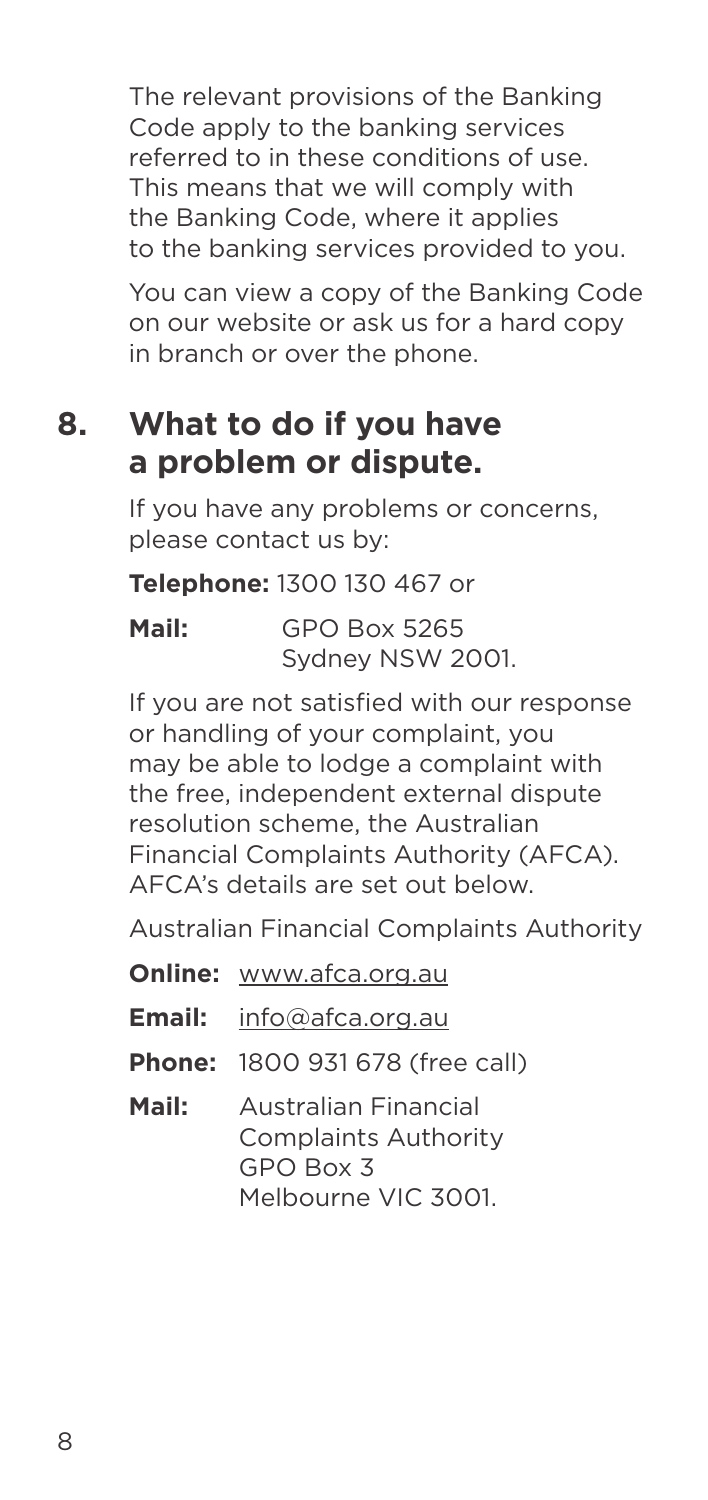# <span id="page-8-0"></span>**9. Definitions.**

**'Eligible Product'** means any Westpac product to which Package benefits apply.

**'Package'** means Premier Advantage Package.

**'Package Home Loan'** means an eligible home loan to which your Package benefits apply.

**'Package Transaction Account'** means an eligible transaction account to which your Package benefits apply.

**'Total Package Borrowings'** means the sum of any existing or new eligible Package Home Loans. It excludes any home loan borrowings external to the Package and any credit card or personal loan borrowings.

**'we'** or **'Westpac'** means Westpac Banking Corporation ABN 33 007 457 141 AFSL and Australian Credit Licence 233714.

**'Westpac Group'** means Westpac Banking Corporation and its related bodies corporate.

**'you'** means any holder of the Package or of an Eligible Product.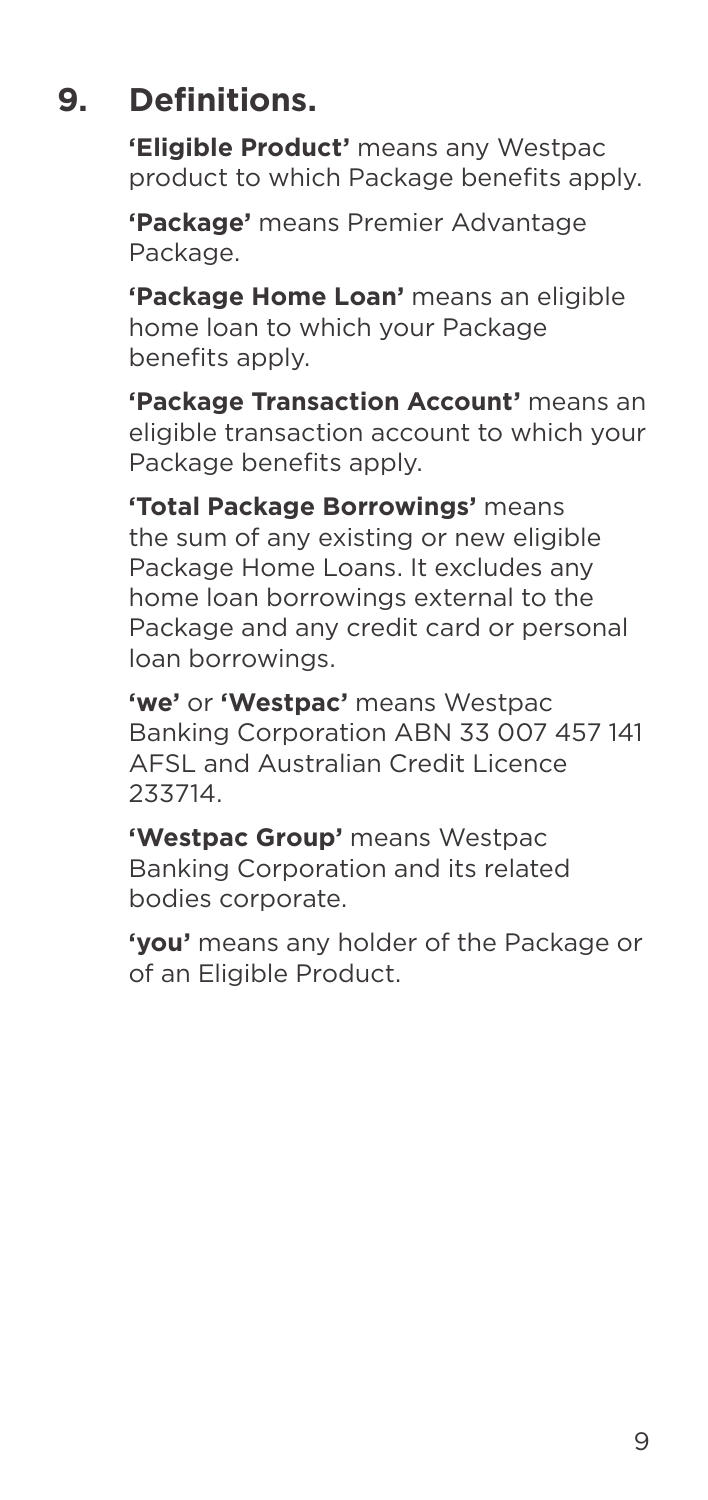# <span id="page-9-0"></span>**10. Package benefits.**

Details of the Package benefits are set out in the schedule of Package benefits starting below. We will apply the home loan, transaction account, credit card and general insurance benefits to the relevant accounts.

Terms and conditions, fees and charges apply to the Eligible Products. Full details of all product terms and conditions are available on request or on [westpac.com.au.](http://westpac.com.au) They may be varied, or new terms and conditions introduced in the future.

Unless we tell you otherwise, Package benefits cannot be taken in conjunction with, or in addition to other special offers. negotiated rates or discounts offered by Westpac or its subsidiaries.

## **11. Schedule of Package benefits.**

## **Home loans.**

Receive an interest rate discount and fee reductions on the following loans:

#### **Variable Rate Loans:**

- Rocket Repay Home Loan
- Premium Option Home Loan
- Variable Rate Investment Property Loan
- Rocket Investment Loan
- Equity Access Loan

#### **Fixed Rate Loans:**

- Fixed Options Home Loan
- Fixed Rate Investment Property Loan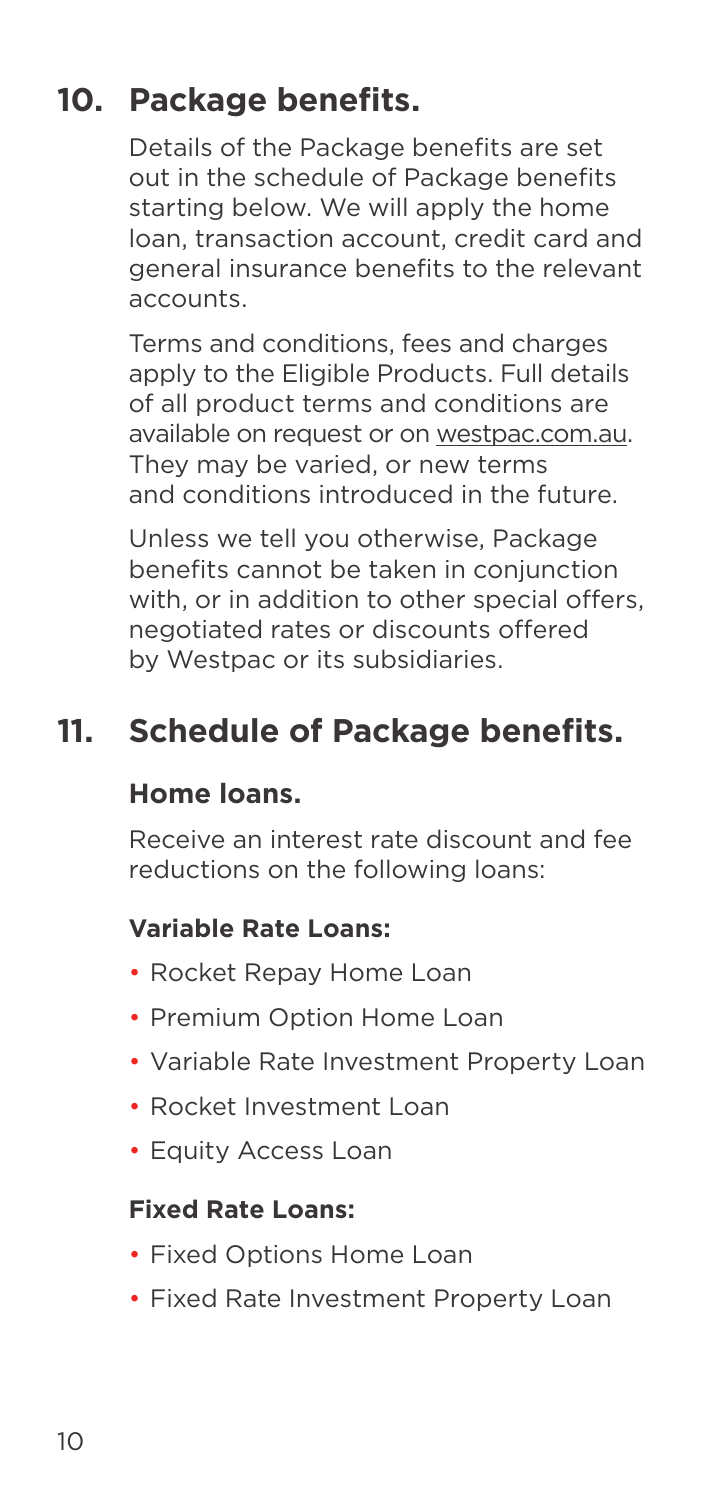The interest rate discounts for new loans are as follows:

| Loan type               | <b>Discount</b>                                                            |
|-------------------------|----------------------------------------------------------------------------|
| Variable<br>rate loans. | <b>Total Package</b><br>borrowings are<br>\$150,000 or more:<br>1.29% p.a. |
| Fixed rate loans.       | Total package<br>borrowings are<br>\$150,000 or more:<br>$0.2\%$ p.a.      |

Please note:

From time to time we may offer additional discounts on top of the standard discount shown in the table above.

- There is no limit on the number of eligible loans within a Package that may receive an interest rate discount.
- The interest rate discount may vary according to the loan to value ratio for your loan.
- If you currently have discounted loans within an existing Package, the discount on those loans will be the discount offered at the time those loans were taken. The discount on any new loans which may be added to your Package will be the discount offered at the time those loans are taken.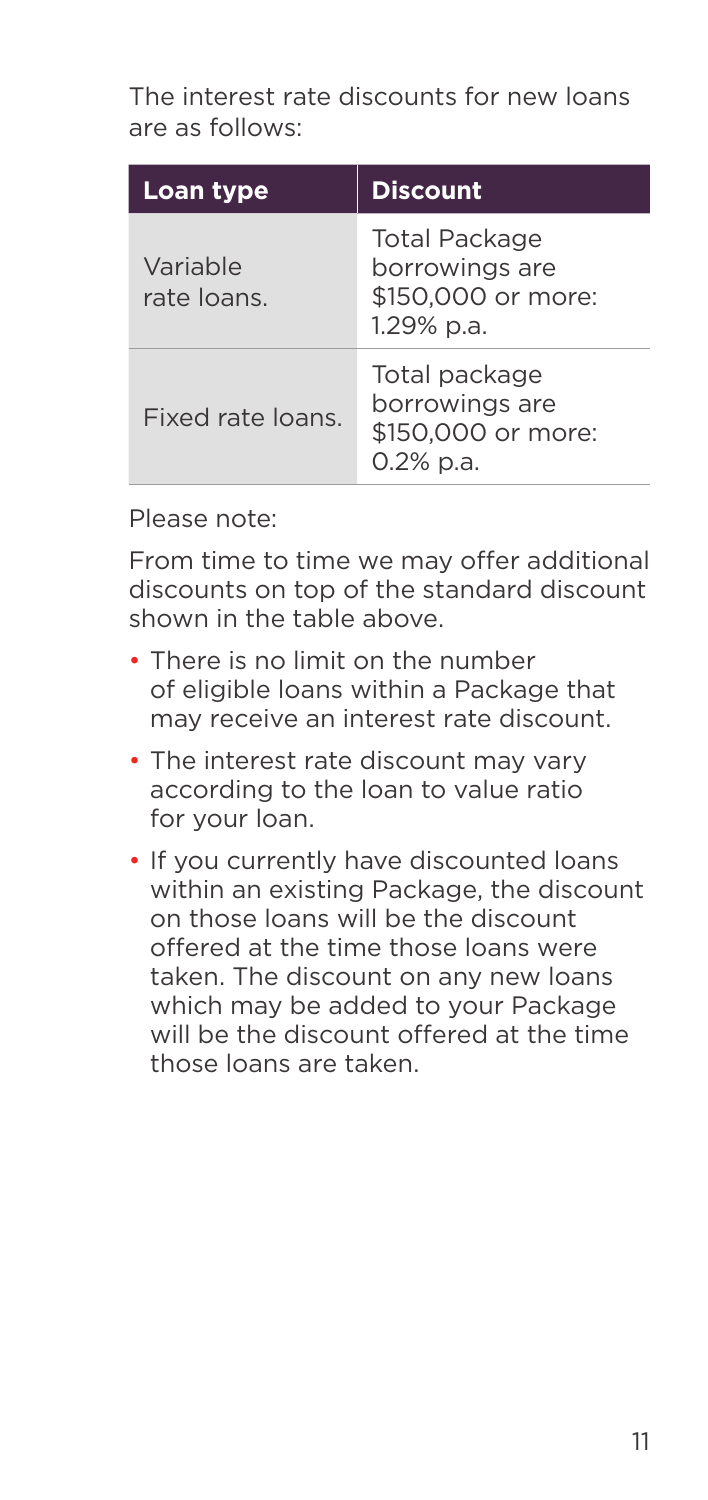The fee reductions for new loans are as follows:

| Loan type                                       | <b>Fee reductions</b>                                                                                                                                  |
|-------------------------------------------------|--------------------------------------------------------------------------------------------------------------------------------------------------------|
| Variable rate<br>loans and fixed<br>rate loans. | Pay no loan<br>establishment fee,<br>loan maintenance<br>fee, top up fee<br>or switching fee<br>(excluding switches<br>to a non-Package<br>Home Loan). |

#### **Transaction accounts.**

#### **Westpac Choice Account.**

Pay no account-keeping fee (formerly known as 'monthly service fee') regardless of total monthly deposits made on a Westpac Choice Account.

#### **Credit cards.**

You will be entitled to a waiver of future annual fees for the following credit cards:

- 55 Day Visa (no longer for sale)
- 55 Day Platinum Visa (no longer for sale)
- Low Fee Mastercard
- Low Fee Platinum Mastercard
- Altitude Platinum Visa (no longer for sale)
- Altitude Mastercard (no longer for sale)
- Altitude Platinum Mastercard (including Altitude Qantas Platinum)
- Altitude Black Mastercard (including Altitude Qantas Black)
- Earth Mastercard (no longer for sale)
- Earth Platinum Mastercard (no longer for sale)
- Earth Black Mastercard (no longer for sale)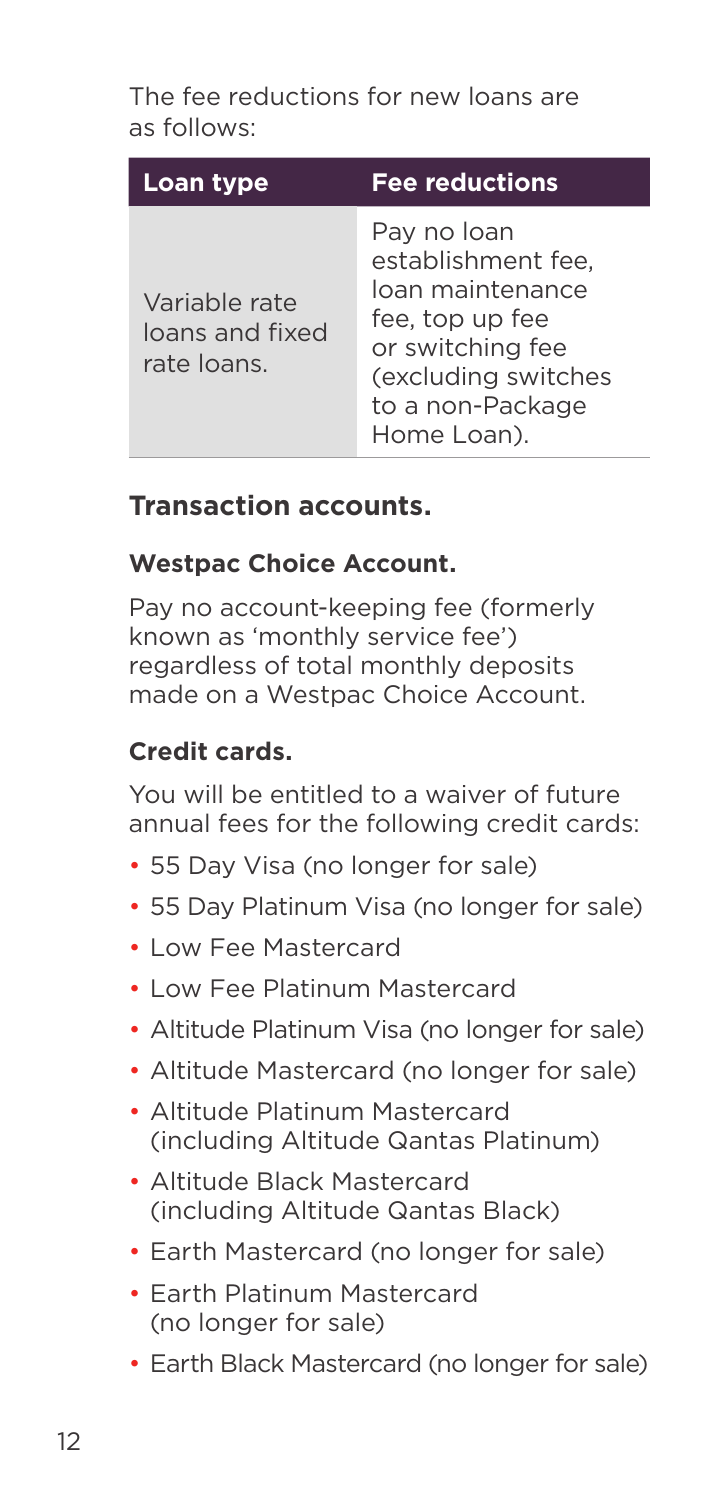• Low Rate Mastercard

You receive an annual card fee waiver once an eligible credit card is linked to the Package. Rewards Program Fees are not waived as part of the Package.

The annual card fee waiver is the Package benefit. If you have an existing card with a discounted purchase or cash advance interest rate, we will not link your card to a Package unless you specifically ask us to. If you ask us to link your card to a Package you will forgo any existing discounted purchase or cash advance interest rates, unless otherwise stated.

Only one credit card annual fee waiver can be applied per package regardless of the number of package members.

Other fees and charges may apply.

#### **Insurance.**

Home and Contents Insurance or Landlord Insurance – Receive up to 10%\* discount off your premium.

If you are eligible for the Home and Contents combined discount, we will apply the Premier Advantage Package discount to any already discounted premium. Minimum premiums may apply.

 If you take out a Premier Advantage Package after Westpac General Insurance Limited has issued you with a Home and Contents Insurance policy then the package benefit will only be applied at your next renewal.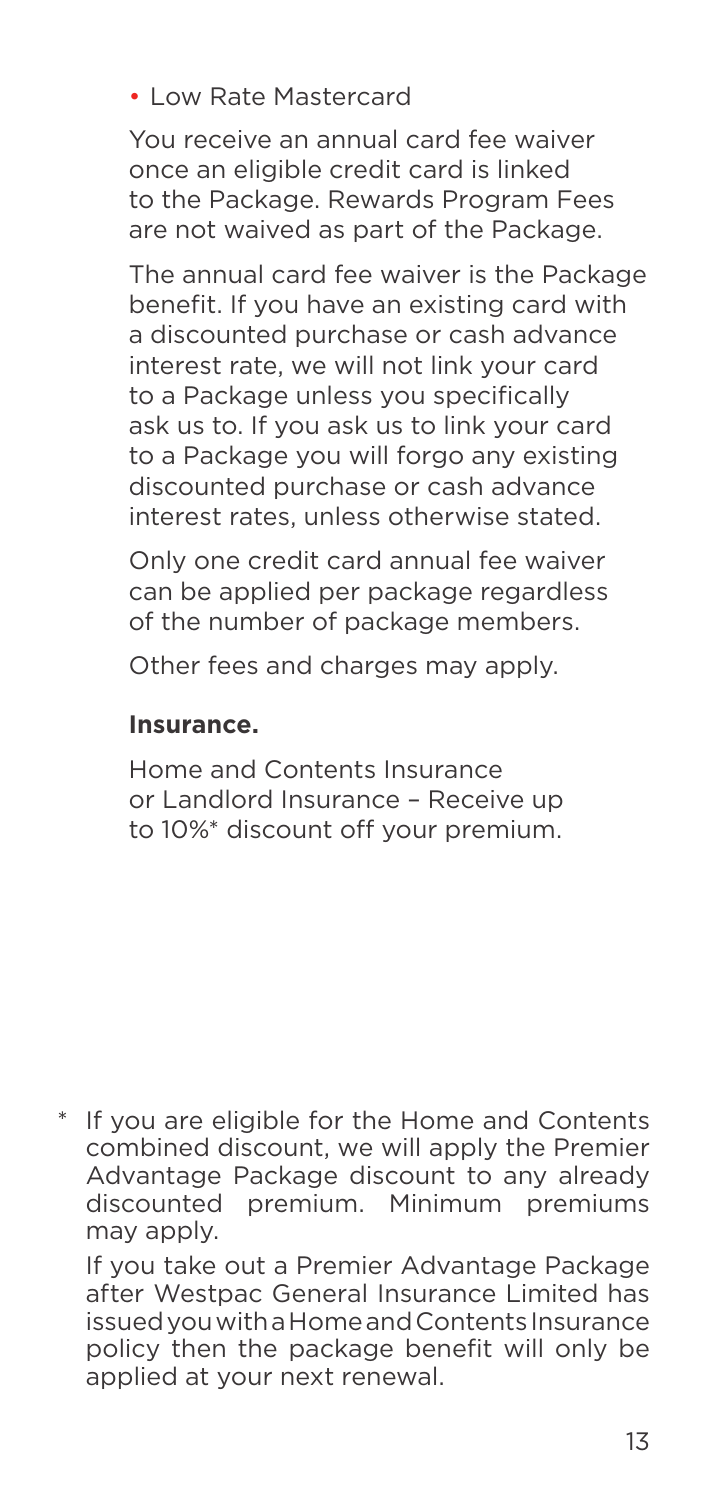## **Things you should know:**

The product information in these Conditions of Use does not take into account your financial circumstances. Before you make a decision to acquire any Eligible Product, you should read the Terms and Conditions or Product Disclosure Statement, available from a Home Finance Manager or by visiting [westpac.com.au,](http://westpac.com.au) and consider whether the product is appropriate for you. Other fees and charges apply.

Any application for credit is subject to the Bank's normal lending criteria.

Home and Contents Insurance and Landlord Insurance are issued by Westpac General Insurance Limited ABN 99 003 719 319 (except workers compensation cover where applicable). Westpac Banking Corporation ABN 33 007 457 141 arranges the insurance, but does not guarantee the insurance. This information does not take into account your personal circumstances. Terms and conditions, and limitations and exclusions apply. Read the Product Disclosure Statement, to see if this insurance is right for you. Call 1300 650 255 or visit [westpac.com.au](http://westpac.com.au)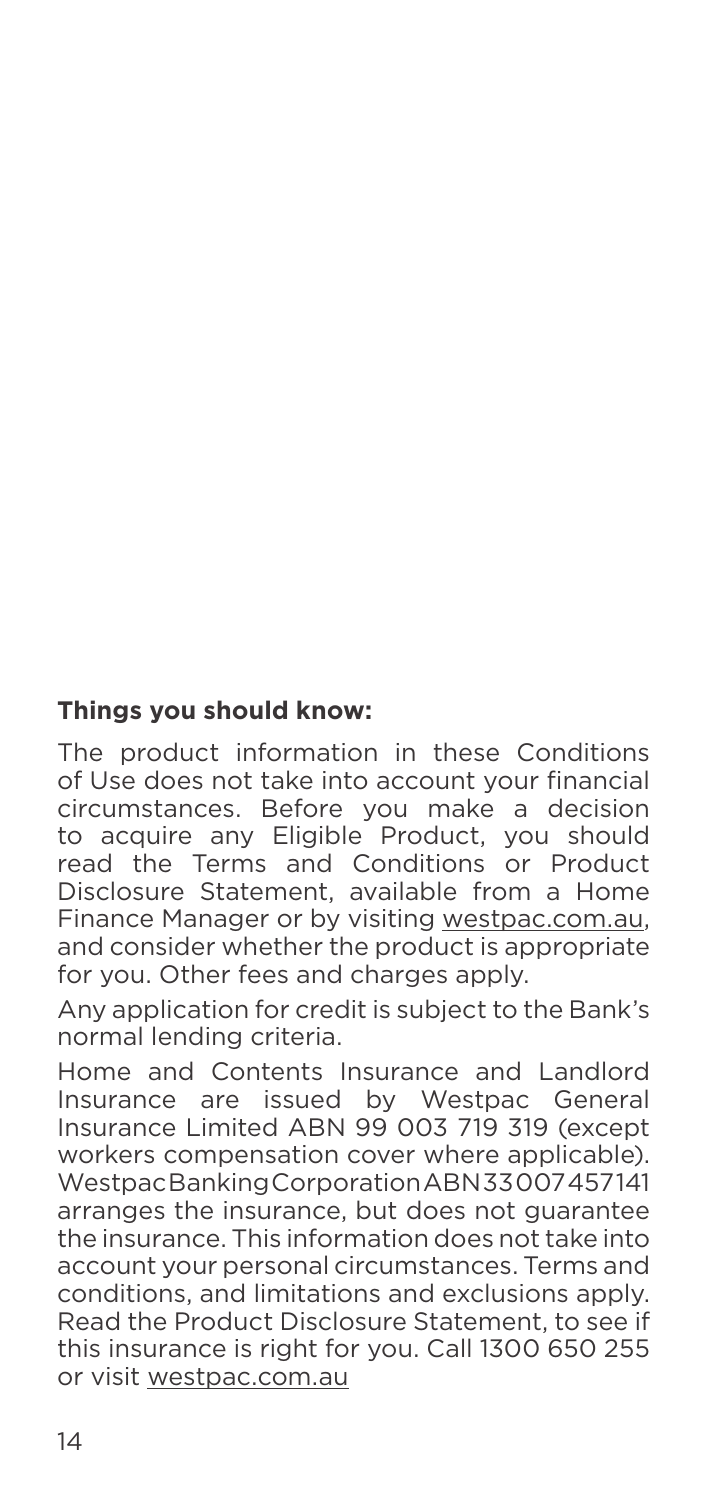